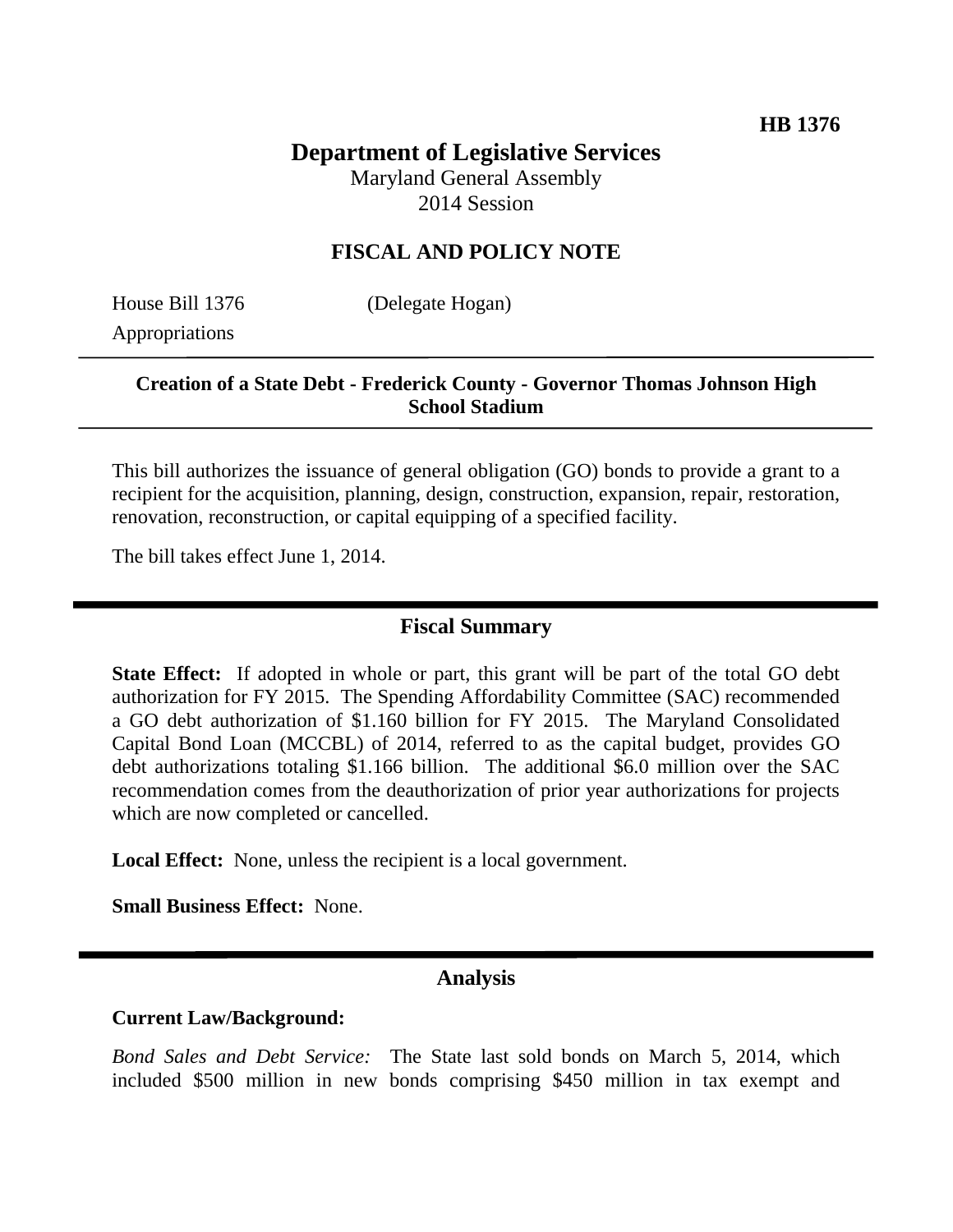\$50 million in taxable bonds in support of the State's capital program. The bonds were sold in separate series with a combined true interest cost of 2.77% over 15 years. The actual annual debt service cost is predicated upon the coupon rate achieved at the time the bonds were issued, which ranged from 0.7% to 5.0% for an average coupon rate of 4.14%. Therefore, annual State debt service is estimated to cost \$45.5 million based on the average coupon rate.

GO bonds authorized in a given year are not all issued the year in which they are authorized. The State Treasurer's Office estimates that just over half of the GO bonds authorized in a year are typically issued within the first two fiscal years. The Capital Debt Affordability Committee assumes bonds authorized in a given year will be fully issued over five years; specific issuances are 31% in the first year, 25% in the second year, 20% in the third year, 15% in the fourth year, and 9% in the fifth year. This delay in issuance results in a substantial lag between the time GO bonds are authorized and the time the bonds affect debt outstanding and debt service levels.

*Legislative Initiatives:* As introduced by the Governor, the MCCBL of 2014 earmarks \$15 million for legislative initiatives. However, because the General Assembly can both reduce and add to the capital budget, the budget committees may consider bond bill requests during the 2014 session in excess of the amount earmarked in the MCCBL as introduced by the Governor.

The bills listed below authorize the issuance of GO bonds to provide grants to various recipients for the acquisition, planning, design, construction, expansion, repair, restoration, renovation, reconstruction, and/or capital equipping of various facilities.

Most bills require either a "hard" or "soft" match as noted. Where no match is required, the term "grant" is indicated. A "hard" match means the recipient provides a dollar-for-dollar match of the State funds and does not expend the matching funds until after the effective date of the authorizing act. A "soft" match is any other type of match. Soft matches include the use of the value of the real property as the match, in-kind contributions such as materials or construction services, or funds expended prior to the effective date of the bill. A match key is provided immediately below the list of projects.

The list is organized into two categories: statewide bond bills and local bond bills. Within the local bond bill category, the projects are sorted first by the county in which the project is located and then alphabetically by project title. Most projects have both a House and a Senate bill.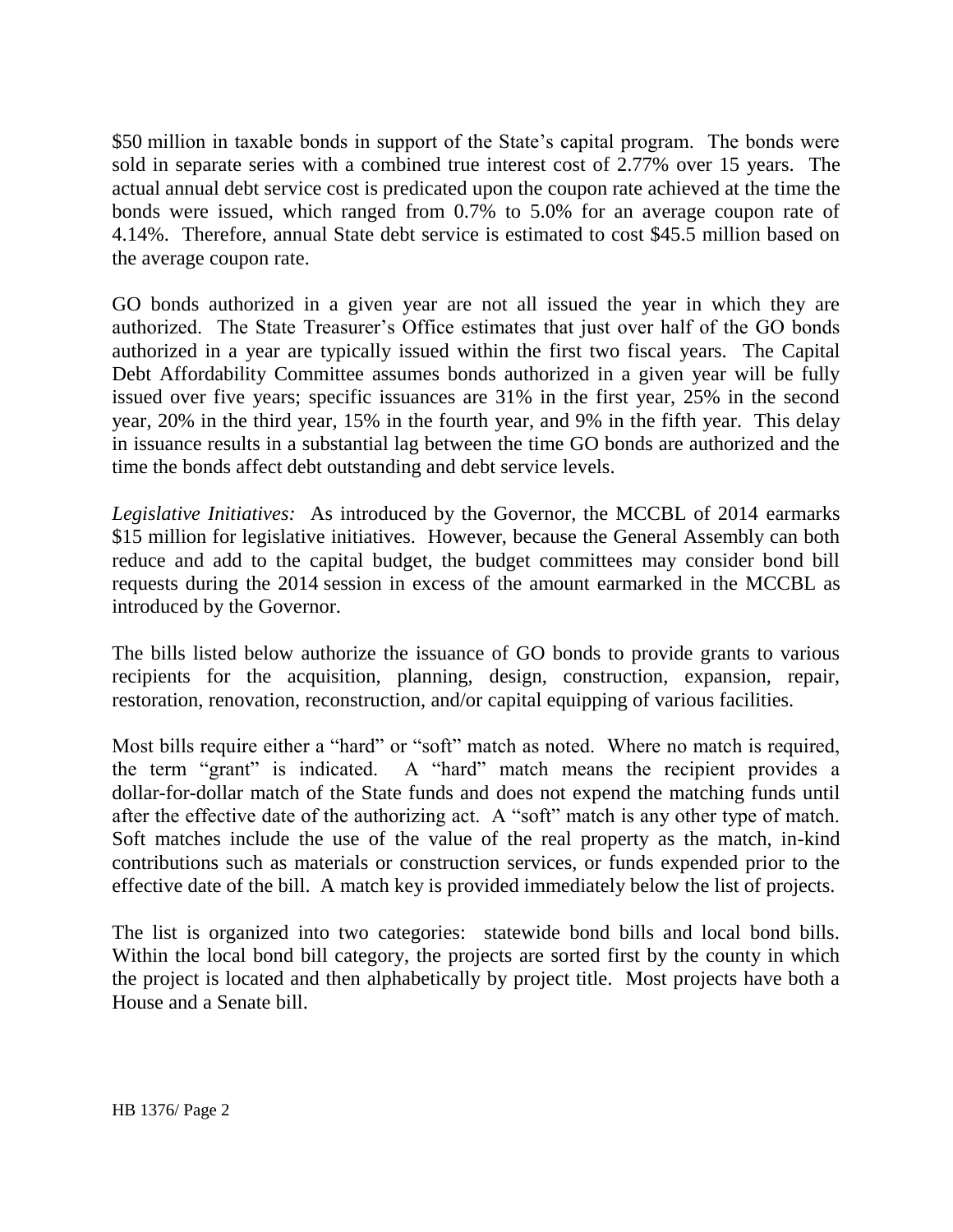## **2014 Session Bond Bills Introduced**

| $\mathbf{S}\mathbf{B}$ | <b>Sponsor</b>          | $\overline{\mathbf{H}}\mathbf{B}$ | <b>Sponsor</b> | <b>Project</b>                                                                      | County                | <b>Request</b> | <b>Match</b> |
|------------------------|-------------------------|-----------------------------------|----------------|-------------------------------------------------------------------------------------|-----------------------|----------------|--------------|
| <b>Statewide</b>       |                         |                                   |                |                                                                                     |                       |                |              |
| 839                    | Colburn                 | 768                               | Cane           | <b>Benedictine School</b>                                                           | Statewide             | 250,000        | Soft(3)      |
| 1050                   | Klausmeier              | 1487                              | Love           | Camp Whippoorwill Living<br>Shoreline Project                                       | Statewide             | 250,000        | Soft(all)    |
| 1087                   | Mathias                 | 1131                              | Conway         | Delmar Public Library                                                               | Statewide             | 250,000        | Soft(all)    |
| 1045                   | Kasemeyer               | 1469                              | DeBoy          | Maryland Food Bank Creating<br>Capacity While Serving<br><b>Communities Project</b> | Statewide             | 500,000        | Hard         |
| 965                    | McFadden                | 1477                              | <b>Stukes</b>  | Prince Hall Grand Lodge                                                             | Statewide             | 300,000        | Grant        |
|                        | <b>Local Bond Bills</b> |                                   |                |                                                                                     |                       |                |              |
| 599                    | Edwards                 | 689                               | Delegation     | Allegany County Animal Shelter<br>Adoption and Care Center                          | Allegany              | 250,000        | Soft(3)      |
| 531                    | Edwards                 | 516                               | Delegation     | Friends Aware Facility                                                              | Allegany              | 250,000        | Soft(all)    |
| 906                    | Astle                   | 8                                 | <b>Busch</b>   | 1 Martin Street Renovation                                                          | Anne Arundel          | 250,000        | Hard         |
| 907                    | Astle                   | 107                               | <b>Busch</b>   | 206 West Social Enterprise Project                                                  | Anne Arundel          | 250,000        | Hard         |
| 488                    | Astle                   | 493                               | <b>Busch</b>   | Annapolis Police Department Firing Anne Arundel<br>Range                            |                       | 250,000        | Hard         |
| 1067                   | Astle                   | 1470                              | <b>Busch</b>   | <b>Bestgate Park</b>                                                                | Anne Arundel          | 150,000        | Soft(all)    |
| 22                     | DeGrange                | 1387                              | Sophocleus     | Calvary Food Bank                                                                   | Anne Arundel          | 75,000         | Soft(1)      |
| 1009                   | Astle                   | 1514                              | Costa          | Captain Avery Museum Window<br>Repair and Restoration                               | Anne Arundel          | 38,000         | Soft(2)      |
| 81                     | DeGrange                | 7                                 | Beidle         | Chesapeake Arts Center                                                              | Anne Arundel          | 150,000        | Grant        |
| 878                    | DeGrange                | 586                               | Beidle         | Hospice of the Chesapeake<br><b>Renovation Phase II</b>                             | Anne Arundel          | 500,000        | Soft(all)    |
| 328                    | Astle                   | 1375                              | Costa          | Mayo Civic Association Project                                                      | Anne Arundel          | 50,000         | Grant        |
| 945                    | Astle                   | 627                               | Costa          | Southern High Softball Field<br>Improvements                                        | Anne Arundel          | 46,000         | Hard         |
| 1089                   | Astle                   | 984                               | Costa          | Southern Middle School and<br>Southern High School Improvements                     | Anne Arundel          | 100,000        | Hard         |
| 349                    | Astle                   | 1372                              | Costa          | The Arc of the Central Chesapeake<br>Region - Moreland Parkway Facility             | Anne Arundel          | 500,000        | Hard         |
| 497                    | Conway                  | 474                               | McIntosh       | 4500 Harford Road Development<br>Project                                            | <b>Baltimore City</b> | 500,000        | Soft(U,2,3)  |
| 971                    | Jones-<br>Rodwell       | 1395                              | <b>Stukes</b>  | Arena Players Project                                                               | <b>Baltimore City</b> | 750,000        | Soft(1)      |
| 501                    | Pugh                    | 886                               | Conaway        | <b>Baltimore Design School</b>                                                      | <b>Baltimore City</b> | 200,000        | Hard         |
| 942                    | Ferguson                | 848                               | McHale         | <b>Baltimore Museum of Industry</b><br><b>Capital Improvements</b>                  | <b>Baltimore City</b> | 500,000        | Soft(1)      |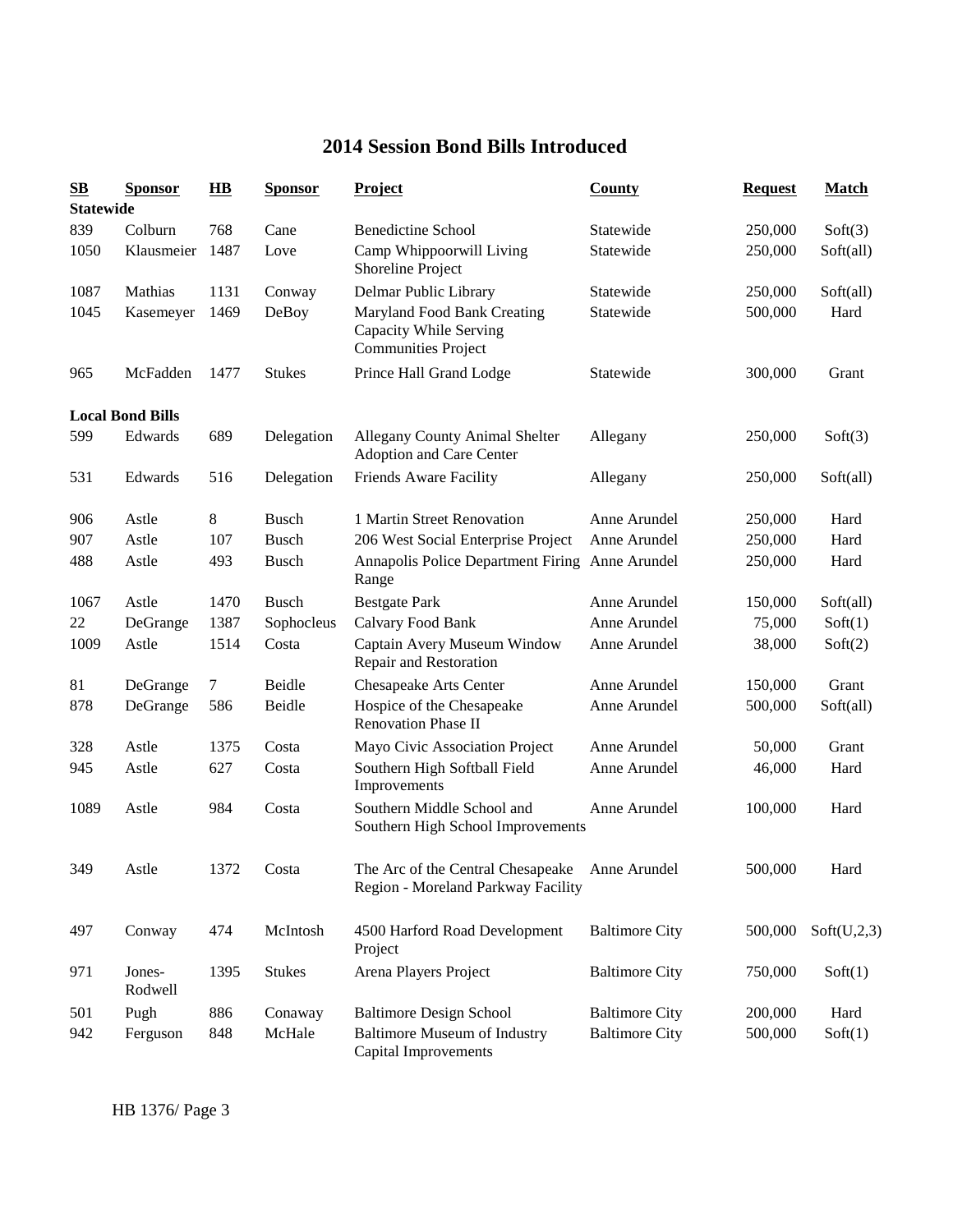| 1012 | Conway            | 1391 | M.<br>Washington   | <b>BARCO North Avenue Arts</b><br><b>Building</b>                                       | <b>Baltimore City</b> | 250,000 | Soft(all)   |
|------|-------------------|------|--------------------|-----------------------------------------------------------------------------------------|-----------------------|---------|-------------|
| 836  | Ferguson          | 1121 | Clippinger         | Chesapeake Shakespeare Company's Baltimore City<br>Downtown Theatre                     |                       | 500,000 | Hard        |
| 499  | Pugh              | 820  | <b>B.</b> Robinson | Coppin Heights Urban Revitalization Baltimore City<br>Project - Phase I                 |                       | 140,000 | Hard        |
| 744  | Ferguson          | 191  | Hammen             | Creative Alliance Project                                                               | <b>Baltimore City</b> | 250,000 | Soft(1)     |
| 1031 | Ferguson          |      |                    | <b>DHF Tech Center</b>                                                                  | <b>Baltimore City</b> | 15,000  | Soft(U,2)   |
| 500  | Pugh              | 613  | Conaway            | Druid Hill Park at Auchentoroly<br>Terrace                                              | <b>Baltimore City</b> | 100,000 | Hard        |
| 1019 | McFadden          | 1517 | Glenn              | East Baltimore Historical Library                                                       | <b>Baltimore City</b> | 250,000 | Soft(U,2)   |
| 680  | Conway            | 1500 | McIntosh           | Epiphany House & Micah House<br>Projects                                                | <b>Baltimore City</b> | 53,000  | Soft(U,2,3) |
| 491  | Jones-<br>Rodwell | 1379 | Haynes             | Everyman Theatre                                                                        | <b>Baltimore City</b> | 300,000 | Soft(3)     |
| 574  | Jones-<br>Rodwell | 1378 | Haynes             | Garrett-Jacobs Mansion                                                                  | <b>Baltimore City</b> | 300,000 | Soft(2,3)   |
| 996  | Gladden           | 1413 | Rosenberg          | Gaudenzia's Park Heights Facility<br>Renovation                                         | <b>Baltimore City</b> | 500,000 | Hard        |
| 855  | Conway            | 684  | McIntosh           | <b>Greenmount Construction Jobs</b><br><b>Training Center</b>                           | <b>Baltimore City</b> | 200,000 | Soft(U,1,2) |
| 837  | Ferguson          | 513  | Hammen             | Habitat for Humanity of the<br>Chesapeake                                               | <b>Baltimore City</b> | 250,000 | Hard        |
| 492  | Jones-<br>Rodwell | 826  | Haynes             | Kappa Alpha Psi Youth and<br><b>Community Center</b>                                    | <b>Baltimore City</b> | 350,000 | Soft(all)   |
| 962  | Ferguson          | 1134 | Clippinger         | Leadenhall Community Outreach<br>Center                                                 | <b>Baltimore City</b> | 250,000 | Soft(all)   |
| 175  | Gladden           | 400  | Oaks               | Orianda Mansion Preservation                                                            | <b>Baltimore City</b> | 500,000 | Soft(2)     |
| 853  | Conway            | 1499 | McIntosh           | Rita R. Church Foundation & Teach Baltimore City<br><b>Educate Assist Mentor Office</b> |                       | 100,000 | Soft(1,2)   |
| 502  | Pugh              | 497  | Tarrant            | Skatepark of Baltimore at Roosevelt Baltimore City<br>Park                              |                       | 150,000 | Soft(1,2)   |
| 498  | Conway            | 1498 | McIntosh           | SS Philip and James Church Hall<br>Renovation and Repair                                | <b>Baltimore City</b> | 40,000  | Hard        |
| 743  | Ferguson          | 200  | Hammen             | The Peale Center for Baltimore<br>History and Architecture                              | <b>Baltimore City</b> | 250,000 | Hard        |
|      |                   | 1537 | Mitchell           | <b>Upton Planning Committee Project</b>                                                 | <b>Baltimore City</b> | 50,000  | Soft(U,2)   |
|      |                   | 1505 | Haynes             | Winchester Street Potter's House                                                        | <b>Baltimore City</b> | 500,000 | Soft(all)   |
| 1100 | Kasemeyer         |      | Malone             | <b>Arbutus Recreation Center Project</b>                                                | Baltimore             | 30,000  | Hard        |
| 1042 | Stone             | 979  | Olszewski          | Chesapeake High Stadium                                                                 | <b>Baltimore</b>      | 87,000  | Hard        |
| 150  | Stone             | 225  | Olszewski          | Dundalk Renaissance Office and<br><b>Incubator Project</b>                              | Baltimore             | 175,000 | Soft(1,3)   |
|      | Zirkin            | 110  | Cardin             | Greenspring Montessori School                                                           | <b>Baltimore</b>      | 200,000 | Hard        |
| 1028 | Zirkin            | 828  | Stein              | Jewish Community Services<br><b>Alternative Living Units</b>                            | Baltimore             | 50,000  | Hard        |
| 1072 | Klausmeier 498    |      | <b>Bromwell</b>    | Kingsville Volunteer Fire Company Baltimore                                             |                       | 500,000 | Soft(3)     |
|      | HB 1376/ Page 4   |      |                    |                                                                                         |                       |         |             |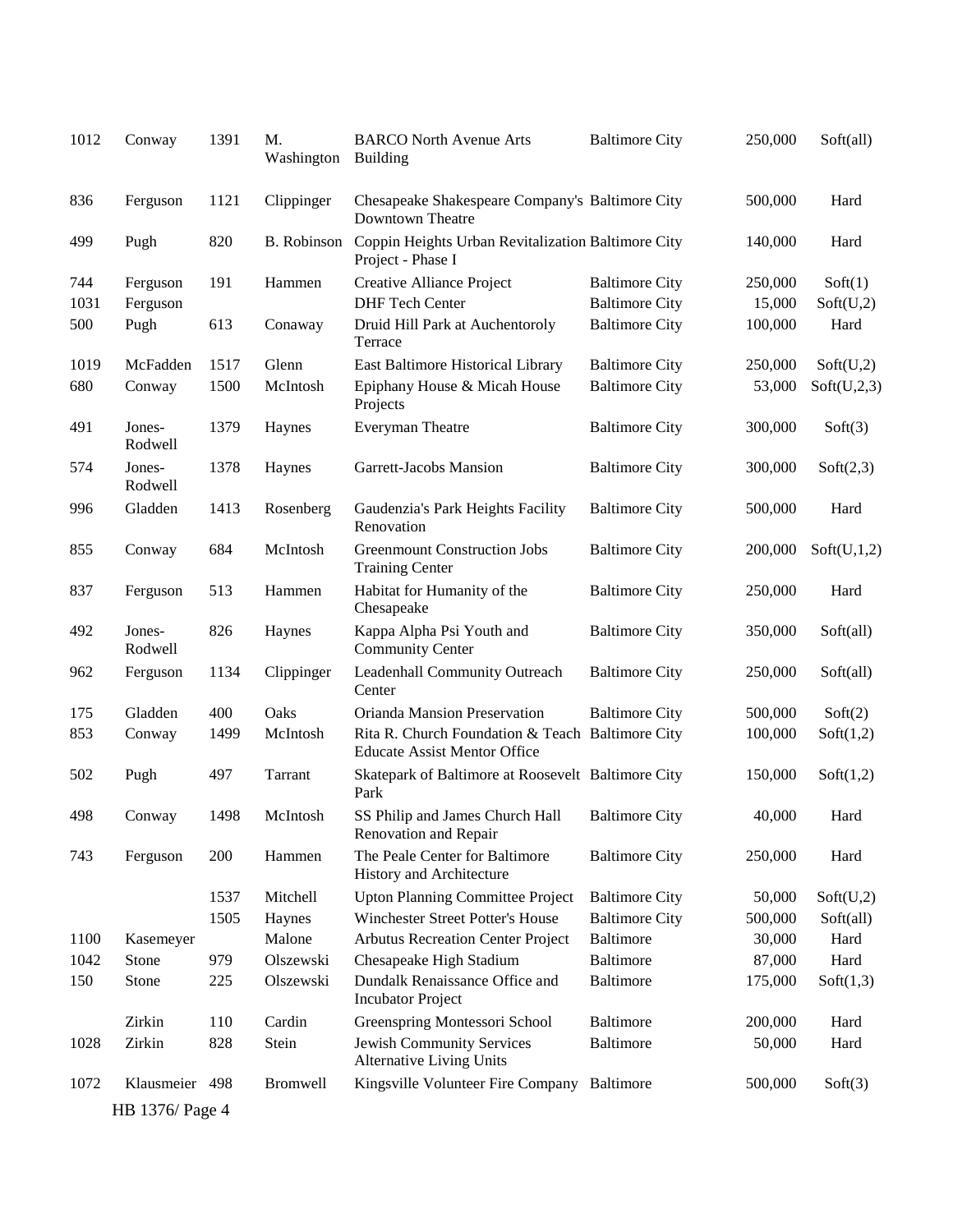| 968  | Kasemeyer                     | 1096 | DeBoy      | Leadership Through Athletics                                                       | Baltimore  | 65,000  | Soft(1)     |
|------|-------------------------------|------|------------|------------------------------------------------------------------------------------|------------|---------|-------------|
| 623  | <b>Brochin</b>                | 588  | Aumann     | Lutherville Volunteer Fire Company Baltimore<br><b>Station Expansion</b>           |            | 250,000 | Hard        |
| 943  | <b>Brochin</b>                | 507  | Lafferty   | Towson High School Stadium                                                         | Baltimore  | 55,000  | Hard        |
| 489  | Kelley                        | 518  | Jones      | Youth in Transition School                                                         | Baltimore  | 350,000 | Hard        |
| 291  | Miller                        |      |            | Bayfront Park and Sculptural Garden Calvert                                        |            | 100,000 | Soft(all)   |
| 597  | Peters                        |      |            | <b>End Hunger Warehouse</b>                                                        | Calvert    | 100,000 | Soft(all)   |
| 760  | Colburn                       | 1374 | Eckardt    | Old Caroline High School Phase II                                                  | Caroline   | 200,000 | Soft(U,all) |
| 559  | Carroll<br>County<br>Senators | 369  | Delegation | The Arc of Carroll County Building Carroll<br>Renovation                           |            | 500,000 | Soft(2)     |
|      |                               | 1507 | Rudolph    | Department of Parks and Recreation Cecil<br>Project                                |            | 150,000 | Soft(2)     |
|      |                               | 1175 | Rudolph    | Historic Tome School                                                               | Cecil      | 150,000 | Soft(all)   |
| 526  | Middleton                     | 611  | Delegation | Lifestyles Homeless Services Center Charles                                        |            | 100,000 | Soft(2,3)   |
| 528  | Middleton                     | 519  | Delegation | Lions Camp Merrick                                                                 | Charles    | 150,000 | Soft(1)     |
|      | Miller                        | 1095 | Proctor    | Piscataway Indian Museum                                                           | Charles    | 100,000 | Grant       |
| 133  | Miller                        |      |            | Rich Hill Farm House                                                               | Charles    | 500,000 | Soft(all)   |
| 762  | Colburn                       | 594  | Eckardt    | Chesapeake Grove Senior Housing<br>and Intergenerational Center                    | Dorchester | 175,000 | Soft(1)     |
| 202  | Colburn                       | 192  | Cane       | Choptank River Lighthouse Museum Dorchester<br><b>Artifact Acquisition Project</b> |            | 50,000  | Soft(3)     |
| 896  | <b>Brinkley</b>               | 892  | Clagett    | 15sq Arts Center                                                                   | Frederick  | 600,000 | Soft(1,3)   |
| 949  | Young                         |      |            | Barbara Hauer Fritchie Foundation<br>Facility                                      | Frederick  | 90,000  | Hard        |
|      |                               | 267  | Clagett    | <b>Culler Lake Stormwater</b><br>Management Project                                | Frederick  | 375,000 | Soft(2)     |
| 992  | <b>Brinkley</b>               |      |            | Forgeman's House Renovation                                                        | Frederick  | 168,000 | Soft(all)   |
| 948  | Young                         | 1376 | Hogan      | Governor Thomas Johnson High<br>School Stadium                                     | Frederick  | 50,000  | Grant       |
| 400  | Young                         | 340  | Clagett    | <b>Unified Community Connections</b><br><b>Adult Day Habilitation Facility</b>     | Frederick  | 180,000 | Soft(1)     |
| 532  | Edwards                       | 515  | Delegation | <b>Christian Crossing Thrift Shop</b>                                              | Garrett    | 190,000 | Soft(all)   |
| 598  | Edwards                       | 987  | Delegation | <b>HART</b> Animal Center                                                          | Garrett    | 150,000 | Hard        |
|      |                               | 1439 | James      | <b>Edgewood Community Support</b><br><b>Center Facility Completion</b>             | Harford    | 50,000  | Grant       |
|      |                               | 649  | James      | Havre de Grace Maritime Museum                                                     | Harford    | 75,000  | Hard        |
|      |                               | 648  | James      | Havre de Grace Opera House<br>Renovation                                           | Harford    | 250,000 | Soft(3)     |
|      |                               | 644  | James      | Historical Society of Harford County Harford<br><b>Facility Restoration</b>        |            | 200,000 | Soft(2,3)   |
| 1052 | Jennings                      | 1219 | Impallaria | Ladew Topiary Gardens                                                              | Harford    | 500,000 | Hard        |
|      | HB 1376/ Page 5               |      |            |                                                                                    |            |         |             |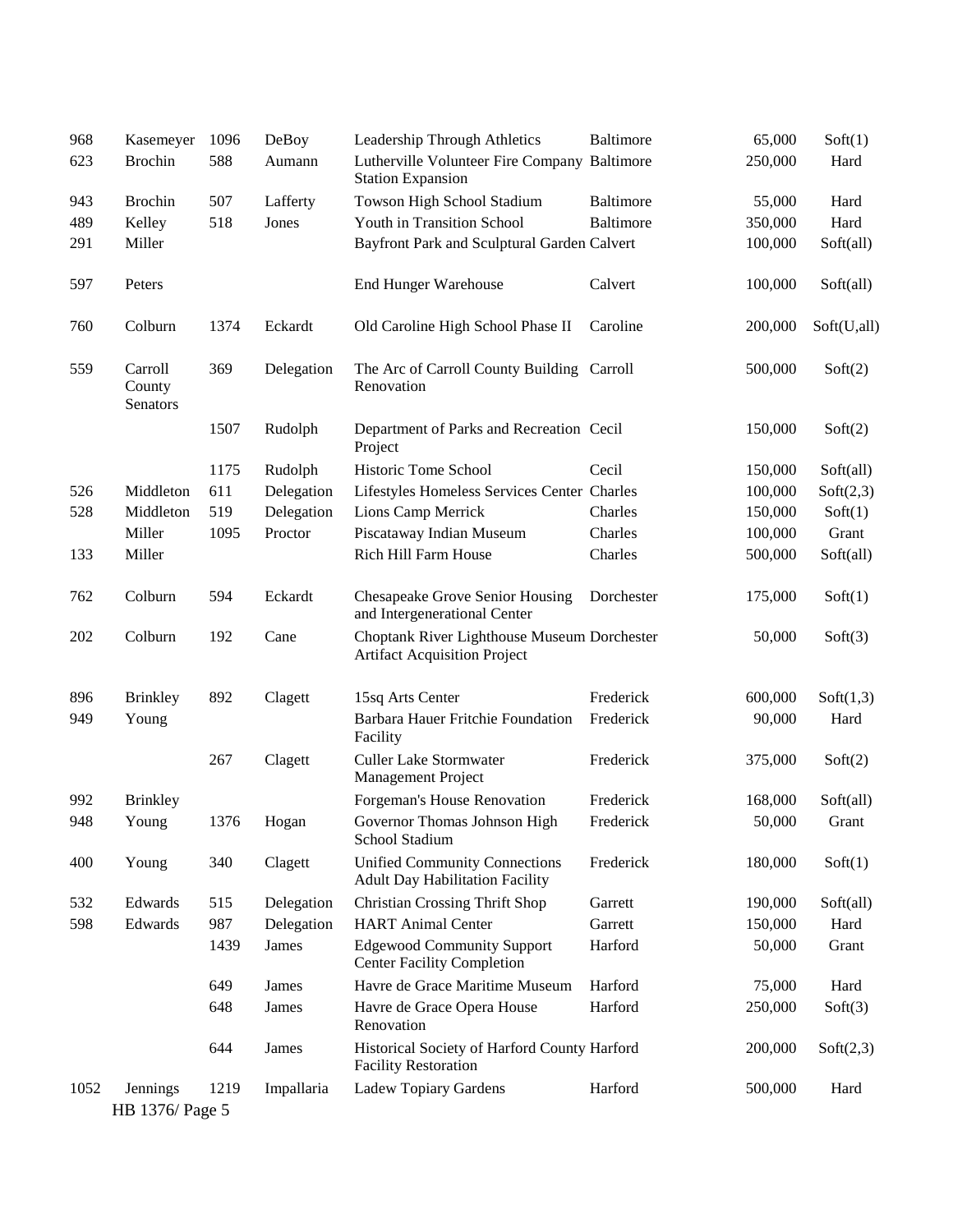| 643  | Howard<br>County<br>Senators | 456  | Delegation | <b>Community Action Council Food</b><br><b>Bank Facility</b>         | Howard     | 250,000 | Hard        |
|------|------------------------------|------|------------|----------------------------------------------------------------------|------------|---------|-------------|
| 427  | Howard<br>County<br>Senators | 466  | Delegation | Day Resource Center                                                  | Howard     | 575,000 | Hard        |
| 426  | Howard<br>County<br>Senators | 449  | Delegation | <b>Head Start Program Retrofitting</b>                               | Howard     | 200,000 | Hard        |
| 425  | Howard<br>County<br>Senators | 455  | Delegation | Historic Belmont Property and<br>Historic Garden Restoration         | Howard     | 125,000 | Hard        |
| 424  | Howard<br>County<br>Senators | 470  | Delegation | <b>Shaded Structures for Playgrounds</b>                             | Howard     | 200,000 | Hard        |
| 258  | Manno                        | 496  | Cullison   | Ann L. Bronfman Center                                               | Montgomery | 125,000 | Hard        |
| 393  | Frosh                        | 749  | Lee        | <b>Bethesda Graceful Growing</b><br><b>Together Community Center</b> | Montgomery | 250,000 | Hard        |
| 551  | Raskin                       | 508  | Hixson     | <b>Black Box Theater</b>                                             | Montgomery | 100,000 | Grant       |
| 954  | Forehand                     | 1102 | Barve      | <b>Casey Community Center</b>                                        | Montgomery | 130,000 | Hard        |
| 1073 | Forehand                     | 744  | Gilchrist  | F. Scott Fitzgerald Theater ADA<br>Parking and Access Improvements   | Montgomery | 250,000 | Hard        |
| 955  | Forehand                     | 1519 | Gilchrist  | Family Services, Inc. Expansion                                      | Montgomery | 150,000 | Hard        |
| 663  | Manno                        | 900  | Kramer     | <b>Homecrest House</b>                                               | Montgomery | 60,000  | Soft(2,3)   |
| 392  | Frosh                        | 750  | Lee        | <b>Imagination Stage HVAC System</b>                                 | Montgomery | 200,000 | Hard        |
| 303  | Raskin                       | 152  | Hixson     | <b>Inter-Generational Center Expansion Montgomery</b>                |            | 400,000 | Hard        |
| 323  | Frosh                        | 751  | Lee        | Jewish Social Service Agency<br>Montrose Office Renovation           | Montgomery | 260,000 | Hard        |
| 675  | King                         | 1117 | Barve      | MdBio STEM Education Equipment Montgomery<br>Project                 |            | 200,000 | Soft(2,3)   |
| 917  | Manno                        | 1478 | Cullison   | Melvin J. Berman Hebrew Academy Montgomery                           |            | 65,000  | Soft(U,all) |
| 957  | Forehand                     | 1438 | Barve      | Metropolitan Ballet Theatre<br>Relocation and Expansion              | Montgomery | 60,000  | Hard        |
| 780  | Montgomery 894               |      | Luedtke    | <b>Muslim Community Center</b>                                       | Montgomery | 350,000 | Soft(all)   |
| 842  | Montgomery 981               |      | Zucker     | <b>Olney Theatre Center</b>                                          | Montgomery | 150,000 | Soft(1,3)   |
| 187  | Feldman                      | 780  | A. Miller  | Potomac Community Recreation<br>Center                               | Montgomery | 100,000 | Hard        |
| 506  | Feldman                      | 504  | Dumais     | <b>Potomac Community Resources</b><br>Home                           | Montgomery | 500,000 | Soft(1)     |
| 550  | Raskin                       | 334  | Hixson     | Pyramid Atlantic Art Center                                          | Montgomery | 250,000 | Hard        |
| 958  | Forehand                     | 745  | Gilchrist  | Rockville Science Center                                             | Montgomery | 100,000 | Soft(2)     |
| 841  | Montgomery 982               |      | Zucker     | <b>Sandy Spring Museum</b>                                           | Montgomery | 90,000  | Soft(2,3)   |
| 783  | Montgomery 501               |      | Kaiser     | Sandy Spring VFD Station 40<br>Expansion                             | Montgomery | 150,000 | Hard        |

HB 1376/ Page 6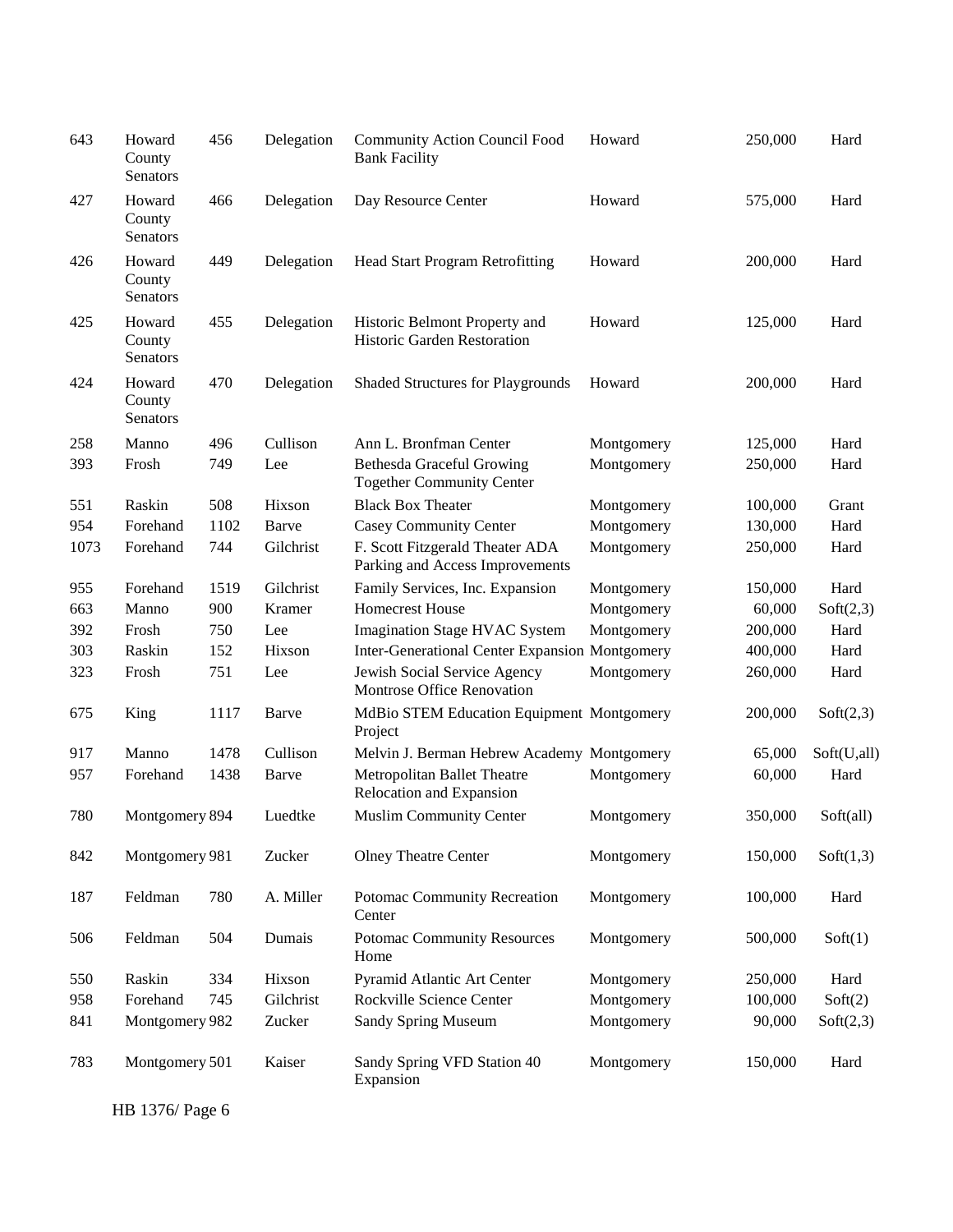| 983  | Manno    | 899  | Kramer              | Second Chance Wildlife Center                                              | Montgomery      | 250,000   | Hard      |
|------|----------|------|---------------------|----------------------------------------------------------------------------|-----------------|-----------|-----------|
| 357  | Feldman  | 620  | Fraser-<br>Hidalgo  | Seneca Store Restoration                                                   | Montgomery      | 200,000   | Soft(1)   |
| 984  | Manno    | 706  | Arora               | <b>Silver Spring Learning Center</b><br>Expansion                          | Montgomery      | 150,000   | Hard      |
| 1078 | Raskin   | 1443 | Hucker              | Silver Spring Volunteer Fire<br>Department Station #16                     | Montgomery      | 2,500,000 | Hard(U)   |
| 563  | Madaleno | 983  | Hixson              | Strathmore Hall Addition and<br><b>Mansion Repairs</b>                     | Montgomery      | 3,500,000 | Hard(U)   |
| 649  | Madaleno | 1394 |                     | Waldstreicher The Writer's Center                                          | Montgomery      | 300,000   | Hard      |
| 304  | Raskin   | 317  | Hixson              | University Gardens Senior<br>Apartments                                    | Montgomery      | 450,000   | Hard      |
| 650  | Madaleno | 587  |                     | Waldstreicher Warner Manor                                                 | Montgomery      | 400,000   | Soft(1)   |
| 517  | Pinsky   | 506  | Gaines              | Art Works Now Project                                                      | Prince George's | 250,000   | Hard      |
| 668  | Ramirez  | 494  | <b>Summers</b>      | <b>Bladensburg Road Economic</b><br>Development Project                    | Prince George's | 150,000   | Hard      |
|      |          | 1448 | Valentino-<br>Smith | Bowie Boys and Girls Club Pole<br><b>Barn Structure</b>                    | Prince George's | 100,000   | Hard      |
| 510  | Peters   | 824  | Holmes              | <b>Bowie Gymnasium Roof</b><br>Replacement                                 | Prince George's | 130,000   | Hard      |
| 242  | Ramirez  | 597  | Niemann             | <b>Brentwood Town Center Project</b>                                       | Prince George's | 200,000   | Hard      |
| 705  | Benson   | 1113 | Swain               | Capitol Heights Public Works<br>Facility                                   | Prince George's | 100,000   | Hard(U)   |
| 511  | Peters   | 654  | Hubbard             | <b>Dinosaur Park Improvements</b>                                          | Prince George's | 25,000    | Soft(all) |
| 1047 | Currie   | 1464 | Davis               | District Heights Family and Youth<br>Services Bureau Facility Project      | Prince George's | 250,000   | Soft(1,2) |
| 373  | Currie   | 1178 | Walker              | <b>Educare Resource Center</b>                                             | Prince George's | 250,000   | Soft(1,2) |
| 402  | Ramirez  | 1501 | <b>Ivey</b>         | Elizabeth Seton High School Sports<br><b>Facilities Renovation</b>         | Prince George's | 250,000   | Hard      |
| 541  | Muse     |      | Walker              | Experience Salubria Project                                                | Prince George's | 80,000    | Hard      |
| 704  | Benson   | 1128 | Swain               | Fairmount Heights Municipal Center Prince George's                         |                 | 500,000   | Soft(1)   |
|      |          | 1455 | V. Turner           | Forest Heights Town Hall<br>Renovation                                     | Prince George's | 130,000   | Soft(all) |
| 19   | Peters   |      |                     | Green Branch Athletic Complex<br>Lacrosse Field Dome                       | Prince George's | 250,000   | Soft(all) |
| 516  | Pinsky   | 502  | Gaines              | Historic Greenbelt Theater                                                 | Prince George's | 200,000   | Hard      |
| 524  | Peters   | 819  | Valentino-<br>Smith | Knights of St. John Hall                                                   | Prince George's | 60,000    | Soft(all) |
| 406  | Rosapepe | 503  | <b>Barnes</b>       | Laurel Armory-Anderson & Murphy Prince George's<br><b>Community Center</b> |                 | 150,000   | Hard      |
|      | Rosapepe | 605  |                     | Pena-Melnyk Laurel Boys and Girls Club                                     | Prince George's | 200,000   | Soft(1,2) |
| 405  | Rosapepe | 685  | Frush               | Laurel Park Path System<br>Improvements                                    | Prince George's | 300,000   | Hard      |

HB 1376/ Page 7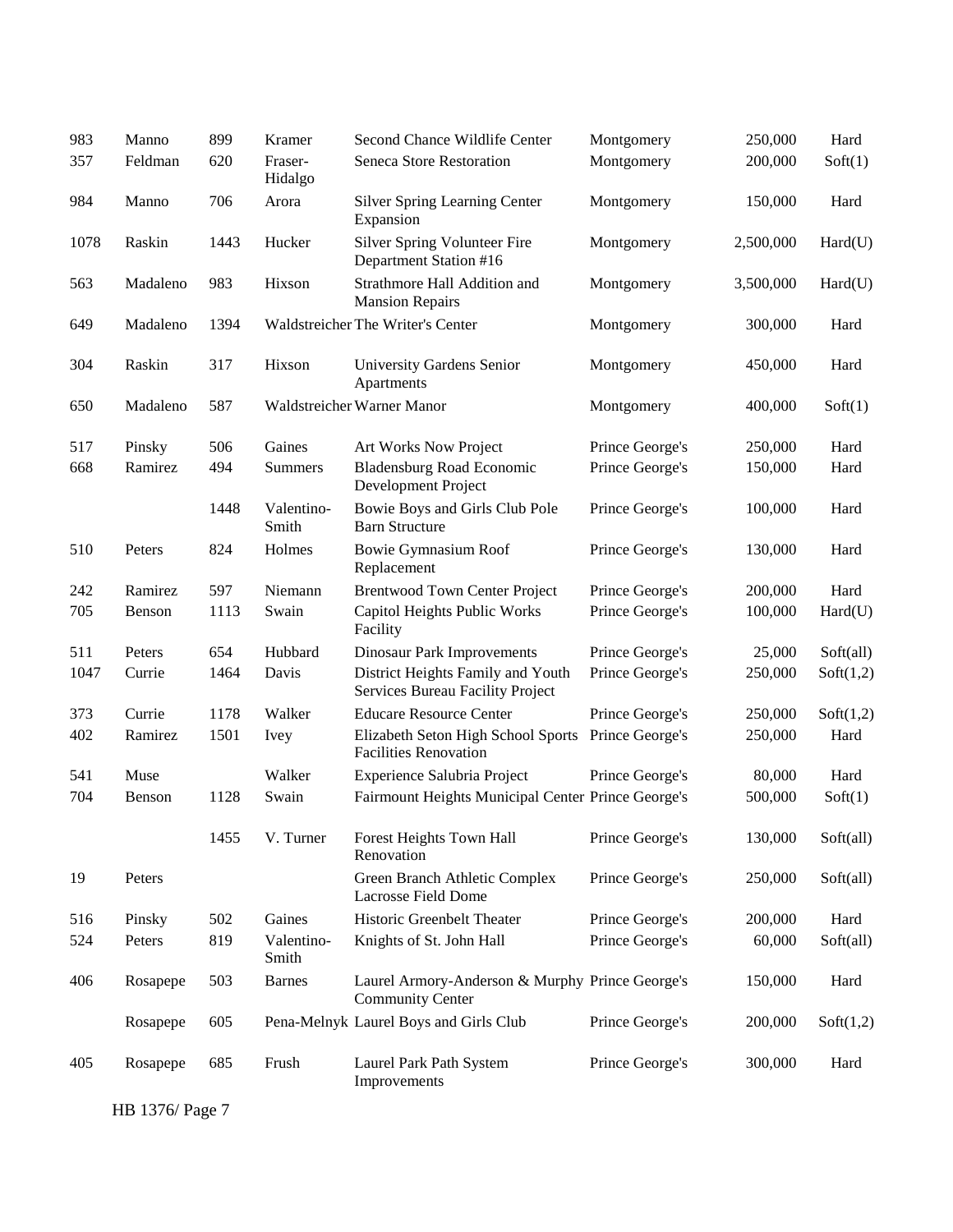| 462  | Pinsky  | 505  | Gaines          | New Carrollton Playground and<br>Open Space Project                       | Prince George's | 100,000 | Soft(U,1,2) |
|------|---------|------|-----------------|---------------------------------------------------------------------------|-----------------|---------|-------------|
| 1076 | Currie  | 663  | <b>Braveboy</b> | Olde Mill Community and Teaching Prince George's<br>Center                |                 | 250,000 | Soft(all)   |
|      |         | 1414 | Vaughn          | Palmer Park Boys & Girls Club                                             | Prince George's | 50,000  | Grant       |
| 995  | Ramirez | 1460 | <b>Summers</b>  | Redevelopment of 4510 41st Avenue Prince George's<br>and 4516 41st Avenue |                 | 150,000 | Soft(1,2)   |
| 518  | Pinsky  | 514  | Gaines          | Riverdale Welcome Center                                                  | Prince George's | 400,000 | Hard(U)     |
| 346  | Muse    |      |                 | Southern Friendship Health and<br><b>Wellness Campus</b>                  | Prince George's | 150,000 | Soft(1,2)   |
| 770  | Dyson   | 989  | Wood            | Firemen's Heritage Museum                                                 | St. Mary's      | 200,000 | Soft(1,2)   |
| 351  | Dyson   | 1099 | Bohanan         | St. Peter Claver Museum of St.<br>Inigoes, Maryland                       | St. Mary's      | 45,000  | Grant       |
| 255  | Colburn | 237  | Cane            | <b>Easton Head Start Center</b>                                           | Talbot          | 75,000  | Soft(3)     |
| 759  | Colburn | 753  | Eckardt         | <b>Oyster House Project</b>                                               | Talbot          | 100,000 | Hard(U)     |
|      |         | 1468 | Donoghue        | Boys and Girls Club of Washington<br>County at Noland Village             | Washington      | 250,000 | Hard        |
|      |         | 948  | Donoghue        | Day-Habilitation Building                                                 | Washington      | 300,000 | Soft(3)     |
|      |         | 1536 | Donoghue        | Deafnet Parking Lot Expansion                                             | Washington      | 125,000 | Hard        |
| 569  | Shank   | 626  | Donoghue        | Doey's House Initiative                                                   | Washington      | 250,000 | Soft(2)     |
|      |         | 1240 | Donoghue        | The Maryland Theatre                                                      | Washington      | 750,000 | Hard        |
| 938  | Mathias | 757  | Conway          | Tri-County Multi-Purpose Center                                           | Wicomico        | 100,000 | Hard        |
| 937  | Mathias | 758  | Conway          | Willards Lions Club                                                       | Wicomico        | 55,000  | Grant       |
| 549  | Mathias | 752  | Conway          | <b>YMCA</b> of the Chesapeake                                             | Wicomico        | 300,000 | Hard        |

#### **\$38,837,000**

Match Key:  $1 = Real Property$  $2 = In$ -kind Contributions  $3$  = Prior Expenditures  $4 =$  Unequal

## **Additional Information**

#### **Prior Introductions:** None.

**Cross File:** SB 948 (Senator Young) - Budget and Taxation.

**Information Source(s):** Department of Legislative Services

**Fiscal Note History:** First Reader - March 6, 2014 bnd/ljm